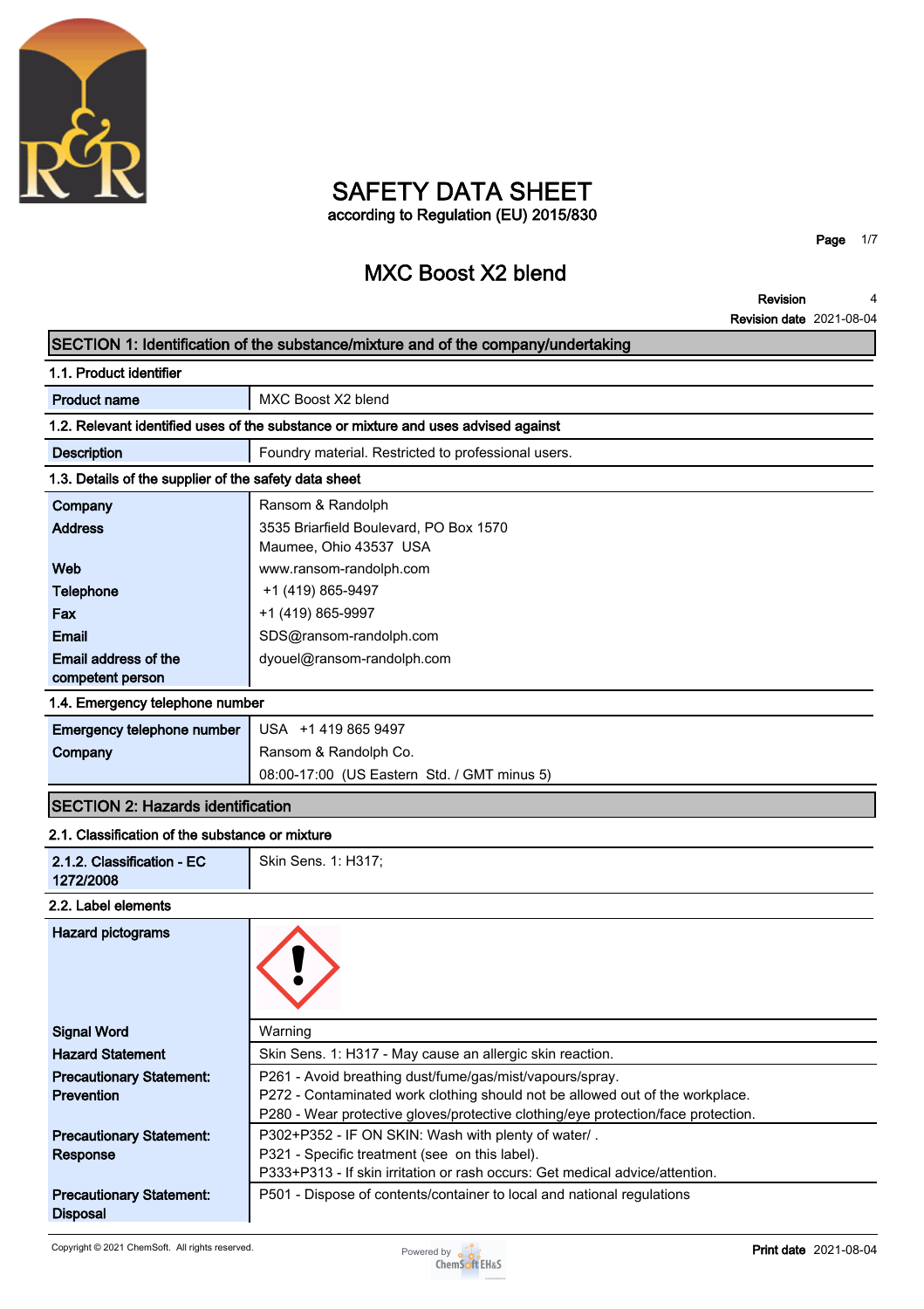### **Further information**

**Not applicable. PBT and vPvB assessment.**

# **SECTION 3: Composition/information on ingredients**

#### **3.2. Mixtures**

#### **EC 1272/2008**

| <b>Chemical Name</b>                                                                      | Index No.    | CAS No.    | EC No.    | <b>REACH Registration</b><br><b>Number</b> | Conc.<br>$(\%w/w)$ | Classification                                          |
|-------------------------------------------------------------------------------------------|--------------|------------|-----------|--------------------------------------------|--------------------|---------------------------------------------------------|
| Alkoxylated Decyl Alcohol                                                                 |              | 37251-67-5 |           |                                            |                    | 1 - 10% Skin Irrit. 2: H315; Eye Irrit. 2:<br>H319:     |
| $2,2^{\prime},2^{\prime\prime}$ -<br>(Hexahydro-1,3,5-triazine-1,3,5-triyl<br>)triethanol | 613-114-00-6 | 4719-04-4  | 225-208-0 |                                            |                    | 0.5 - 1% Acute Tox. 4: H302; Skin<br>Sens. 1: H317:     |
| Ammonia solution                                                                          | 007-001-01-2 | 1336-21-6  | 215-647-6 |                                            |                    | 0 - 0.5% Skin Corr. 1B: H314; Aquatic<br>Acute 1: H400: |

## **SECTION 4: First aid measures**

#### **4.1. Description of first aid measures**

| Inhalation                                                 | Move the exposed person to fresh air. Seek medical attention if irritation or symptoms persist.                             |
|------------------------------------------------------------|-----------------------------------------------------------------------------------------------------------------------------|
| Eye contact                                                | Rinse immediately with plenty of water for 15 minutes holding the eyelids open. Immediate medical<br>attention is required. |
| <b>Skin contact</b>                                        | Remove all contaminated clothes and footwear immediately unless stuck to skin. Rinse<br>immediately with plenty of water.   |
| Ingestion                                                  | Drink 1 to 2 glasses of water. If swallowed, rinse mouth with water (only if the person is conscious).                      |
|                                                            | 4.2. Most important symptoms and effects, both acute and delayed                                                            |
| Inhalation                                                 | May cause irritation to respiratory system.                                                                                 |
| Eye contact                                                | May cause irritation to eyes.                                                                                               |
| <b>Skin contact</b>                                        | May cause sensitisation by skin contact.                                                                                    |
| Ingestion                                                  | May cause irritation to mucous membranes.                                                                                   |
|                                                            | 4.3. Indication of any immediate medical attention and special treatment needed                                             |
| Inhalation                                                 | Seek medical attention if irritation or symptoms persist.                                                                   |
| Eye contact                                                | Seek medical attention if irritation or symptoms persist.                                                                   |
| <b>Skin contact</b>                                        | Seek medical attention if irritation or symptoms persist.                                                                   |
| Ingestion                                                  | Seek medical attention if irritation or symptoms persist.                                                                   |
| <b>SECTION 5: Firefighting measures</b>                    |                                                                                                                             |
| 5.1. Extinguishing media                                   |                                                                                                                             |
|                                                            | Use extinguishing media appropriate to the surrounding fire conditions.                                                     |
| 5.2. Special hazards arising from the substance or mixture |                                                                                                                             |
|                                                            | Burning produces irritating, toxic and obnoxious fumes.                                                                     |
| 5.3. Advice for firefighters                               |                                                                                                                             |
|                                                            | Self-contained breathing apparatus. Wear suitable protective clothing.                                                      |
| <b>SECTION 6: Accidental release measures</b>              |                                                                                                                             |
|                                                            | 6.1. Personal precautions, protective equipment and emergency procedures                                                    |
|                                                            | Wear suitable protective equipment.                                                                                         |
| 6.2. Environmental precautions                             |                                                                                                                             |
|                                                            | Do not allow product to enter drains.                                                                                       |
|                                                            |                                                                                                                             |
|                                                            | 6.3. Methods and material for containment and cleaning up                                                                   |

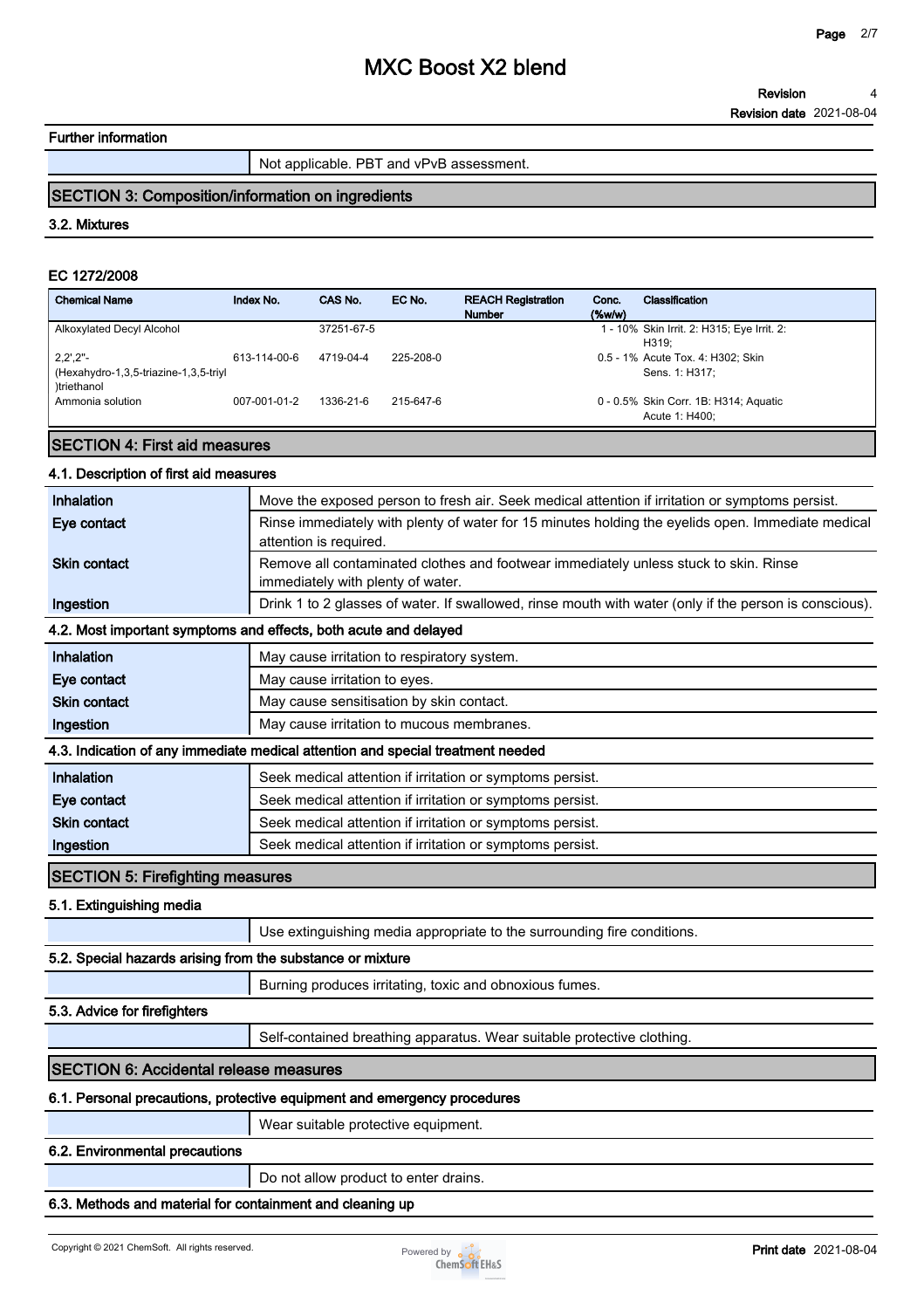**Revision date 2021-08-04**

| 6.3. Methods and material for containment and cleaning up         |                                                                                                                              |  |  |
|-------------------------------------------------------------------|------------------------------------------------------------------------------------------------------------------------------|--|--|
|                                                                   | Absorb with inert, absorbent material. Transfer to suitable, labelled container.                                             |  |  |
| 6.4. Reference to other sections                                  |                                                                                                                              |  |  |
|                                                                   | See section [2, 8 & 13] for further information.                                                                             |  |  |
| <b>SECTION 7: Handling and storage</b>                            |                                                                                                                              |  |  |
| 7.1. Precautions for safe handling                                |                                                                                                                              |  |  |
|                                                                   | Avoid contact with eyes and skin. Ensure adequate ventilation of the working area. Wash hands<br>after handling the product. |  |  |
| 7.2. Conditions for safe storage, including any incompatibilities |                                                                                                                              |  |  |
|                                                                   | Do NOT allow to freeze. Keep in a cool, dry, well ventilated area. Keep containers tightly closed.                           |  |  |
| 7.3. Specific end use(s)                                          |                                                                                                                              |  |  |
|                                                                   | Foundry material.                                                                                                            |  |  |
|                                                                   |                                                                                                                              |  |  |

#### **SECTION 8: Exposure controls/personal protection**

### **8.1. Control parameters**

**Ensure adequate ventilation of the working area.**

# **8.1.1. Exposure Limit Values**

| Ethanolamine (2-Aminoethanol)                         | WEL 8-hr limit ppm: 1        | WEL 8-hr limit mg/m3: $2.5$        |
|-------------------------------------------------------|------------------------------|------------------------------------|
|                                                       | WEL 15 min limit ppm: 3      | <b>WEL 15 min limit mg/m3: 7.6</b> |
|                                                       | WEL 8-hr limit mg/m3 total - | WEL 15 min limit mg/m3 total -     |
|                                                       | inhalable dust:              | inhalable dust:                    |
|                                                       | WEL 8-hr limit mg/m3 total - | WEL 15 min limit mg/m3 total -     |
|                                                       | respirable dust:             | respirable dust:                   |
| Mono ethylene glycol<br>(Ethane-1,2-diol particulate) | WEL 8-hr limit ppm: -        | WEL 8-hr limit mg/m3: $10$         |
|                                                       | WEL 15 min limit ppm: -      | WEL 15 min limit mg/m3: -          |
|                                                       | WEL 8-hr limit mg/m3 total - | WEL 15 min limit mg/m3 total -     |
|                                                       | inhalable dust:              | inhalable dust:                    |
|                                                       | WEL 8-hr limit mg/m3 total - | WEL 15 min limit mg/m3 total -     |
|                                                       | respirable dust:             | respirable dust:                   |
| Mono ethylene glycol<br>(Ethane-1,2-diol vapour)      | WEL 8-hr limit ppm: 20       | WEL 8-hr limit mg/m3: $52$         |
|                                                       | WEL 15 min limit ppm: 40     | WEL 15 min limit mg/m3: 104        |
|                                                       | WEL 8-hr limit mg/m3 total - | WEL 15 min limit mg/m3 total -     |
|                                                       | inhalable dust:              | inhalable dust:                    |
|                                                       | WEL 8-hr limit mg/m3 total - | WEL 15 min limit mg/m3 total -     |
|                                                       | respirable dust:             | respirable dust:                   |

#### **8.2. Exposure controls**

| 8.2.1. Appropriate engineering<br>controls | Ensure adequate ventilation of the working area. |
|--------------------------------------------|--------------------------------------------------|
| 8.2.2. Individual protection<br>measures   | Apron (Plastic or rubber).                       |
| Eye / face protection                      | Approved safety goggles.                         |
| Skin protection -<br>Handprotection        | Wear suitable gloves.                            |

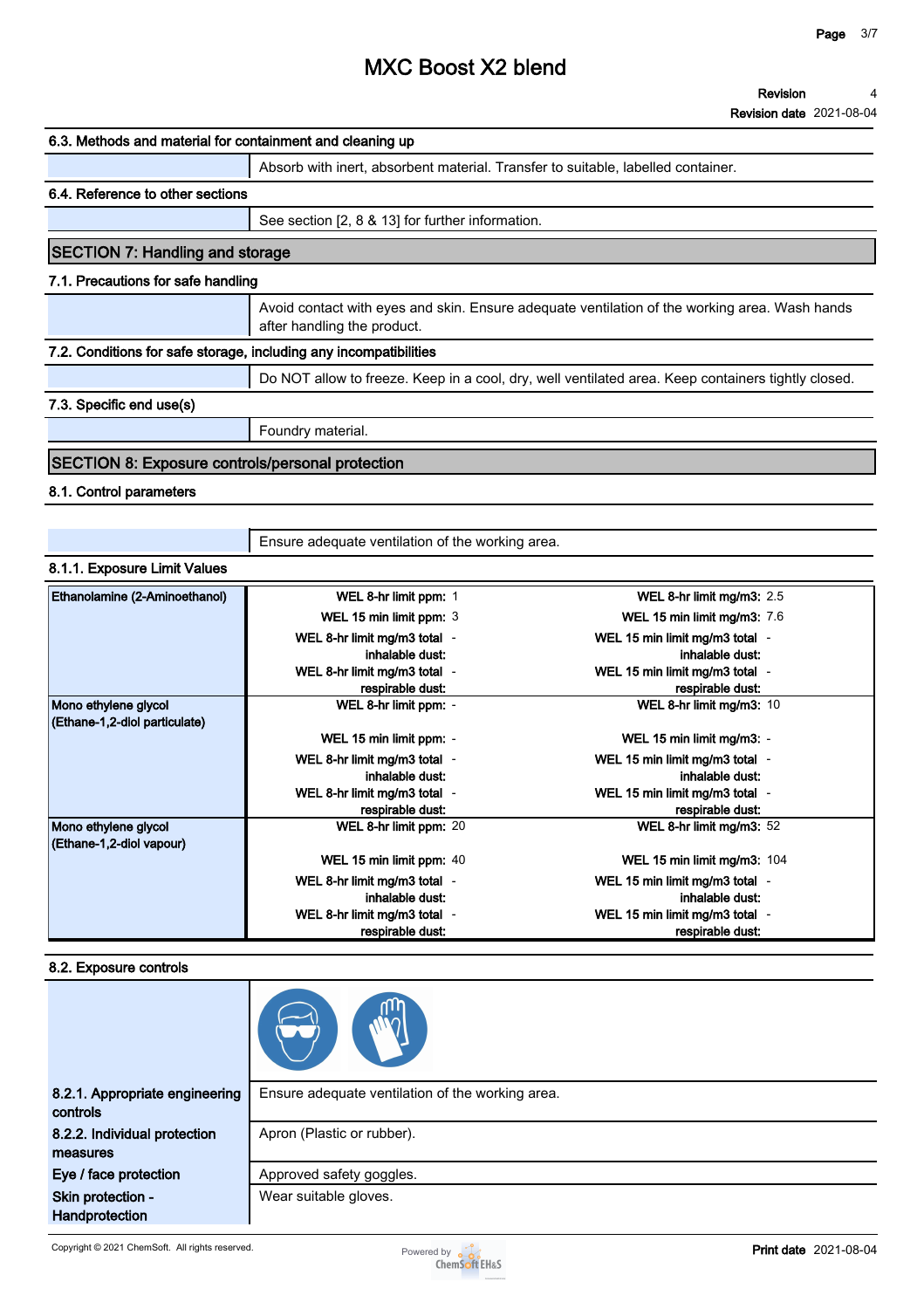**Revision Revision date 2021-08-04 4**

#### **8.2. Exposure controls**

**Respiratory protection** <br>**Suitable respiratory equipment.** 

# **SECTION 9: Physical and chemical properties**

#### **9.1. Information on basic physical and chemical properties**

| Appearance                                     | Viscous liquid./Paste                               |  |
|------------------------------------------------|-----------------------------------------------------|--|
|                                                | <b>Colour</b> Off white                             |  |
|                                                | Odour Mild/Ammoniacal                               |  |
|                                                | Vapour density   Not applicable.                    |  |
|                                                | <b>Relative density</b> $1 - 1.2$ (H2O = 1 @ 20 °C) |  |
|                                                | Fat Solubility   Not applicable.                    |  |
| <b>Partition coefficient</b> No data available |                                                     |  |
| Autoignition temperature   Not applicable.     |                                                     |  |
|                                                | Viscosity   No data available                       |  |
| <b>Explosive properties</b> Not applicable.    |                                                     |  |
| Oxidising properties   Not applicable.         |                                                     |  |
|                                                | $pH$ 7 - 9                                          |  |
|                                                | Melting point Not applicable.                       |  |
| <b>Freezing Point</b> $\approx 0$ °C           |                                                     |  |
| Initial boiling point $\approx 100$ °C         |                                                     |  |
|                                                | Flash point Not applicable.                         |  |
|                                                | <b>Evaporation rate</b> No data available           |  |
| Flammability (solid, gas) No data available    |                                                     |  |
| Vapour pressure Not applicable.                |                                                     |  |
|                                                | Solubility   Miscible in water                      |  |

**9.2. Other information**

| Surface tension Not applicable.<br>Gas group Not applicable. |
|--------------------------------------------------------------|
|                                                              |
|                                                              |
| Benzene Content Not applicable.                              |
| Lead content Not applicable.                                 |
| VOC (Volatile organic Not applicable.                        |
|                                                              |

### **SECTION 10: Stability and reactivity**

**10.1. Reactivity**

|                                              | Not applicable.                          |  |
|----------------------------------------------|------------------------------------------|--|
| 10.2. Chemical stability                     |                                          |  |
|                                              | Stable under normal conditions.          |  |
| 10.3. Possibility of hazardous reactions     |                                          |  |
|                                              | No Significant Hazard.                   |  |
| 10.4. Conditions to avoid                    |                                          |  |
|                                              | Direct sunlight. Do NOT allow to freeze. |  |
| 10.5. Incompatible materials                 |                                          |  |
|                                              | Sodium chloride.                         |  |
| 10.6. Hazardous decomposition products       |                                          |  |
|                                              | None.                                    |  |
| <b>SECTION 11: Toxicological information</b> |                                          |  |

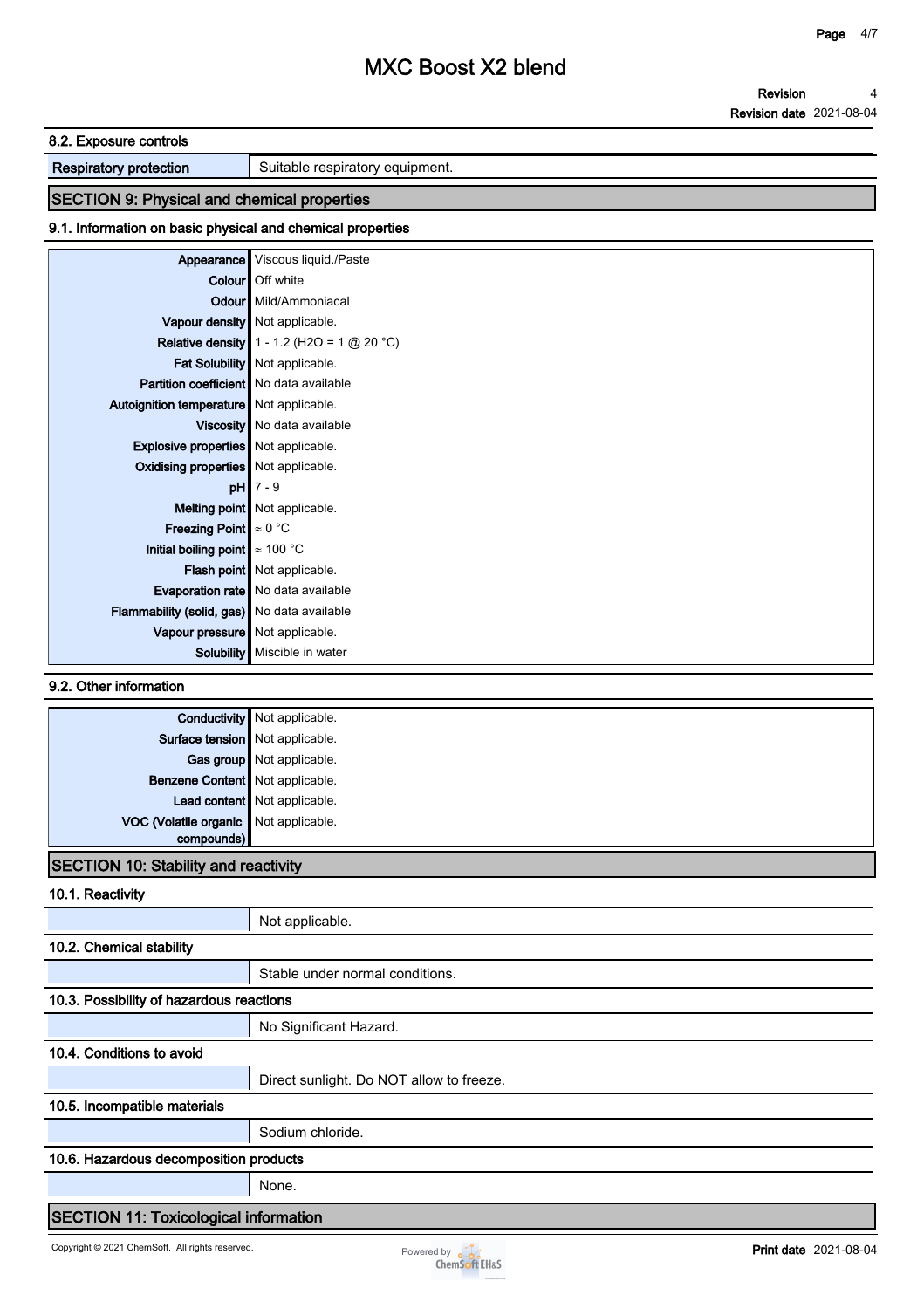#### **Revision 4**

#### **Revision date 2021-08-04**

### **11.1. Information on toxicological effects**

| <b>Acute toxicity</b>                      | No data is available on this product.                                                  |
|--------------------------------------------|----------------------------------------------------------------------------------------|
| Skin corrosion/irritation                  | May cause irritation to skin.                                                          |
| Serious eye damage/irritation              | May cause irritation to eyes.                                                          |
| Respiratory or skin<br>sensitisation       | May cause sensitisation by skin contact.                                               |
| Germ cell mutagenicity                     | Based on available data, the classification criteria are not met.                      |
| Carcinogenicity                            | Based on available data, the classification criteria are not met.                      |
| Reproductive toxicity                      | Based on available data, the classification criteria are not met.                      |
| STOT-single exposure                       | Based on available data, the classification criteria are not met.                      |
| <b>STOT-repeated exposure</b>              | Based on available data, the classification criteria are not met.                      |
| <b>Aspiration hazard</b>                   | Based on available data, the classification criteria are not met.                      |
| Repeated or prolonged<br>exposure          | May cause irritation to skin.                                                          |
| 11.1.4. Toxicological Information          |                                                                                        |
| MXC Boost X2 blend                         | Oral Rat LD50: > 5000 mg/kg<br>Dermal Rabbit LD50: > 5000 mg/kg                        |
| <b>SECTION 12: Ecological information</b>  |                                                                                        |
| 12.1. Toxicity                             |                                                                                        |
|                                            | No data available                                                                      |
| 12.2. Persistence and degradability        |                                                                                        |
|                                            | No data is available on this product.                                                  |
| 12.3. Bioaccumulative potential            |                                                                                        |
|                                            | Does not bioaccumulate.                                                                |
| <b>Partition coefficient</b>               |                                                                                        |
|                                            | MXC Boost X2 blend No data available                                                   |
| 12.4. Mobility in soil                     |                                                                                        |
|                                            | Not determined.                                                                        |
| 12.5. Results of PBT and vPvB assessment   |                                                                                        |
|                                            | Not applicable.                                                                        |
| 12.6. Other adverse effects                |                                                                                        |
|                                            | Not applicable.                                                                        |
| <b>SECTION 13: Disposal considerations</b> |                                                                                        |
| 13.1. Waste treatment methods              |                                                                                        |
|                                            | Dispose of in compliance with all. local and national regulations.                     |
| <b>Disposal methods</b>                    |                                                                                        |
|                                            | Contact a licensed waste disposal company.                                             |
| Disposal of packaging                      |                                                                                        |
|                                            | Do NOT reuse empty containers. Empty containers can be sent for disposal or recycling. |
| <b>SECTION 14: Transport information</b>   |                                                                                        |
| 14.1. UN number                            |                                                                                        |
|                                            | The product is not classified as dangerous for carriage.                               |

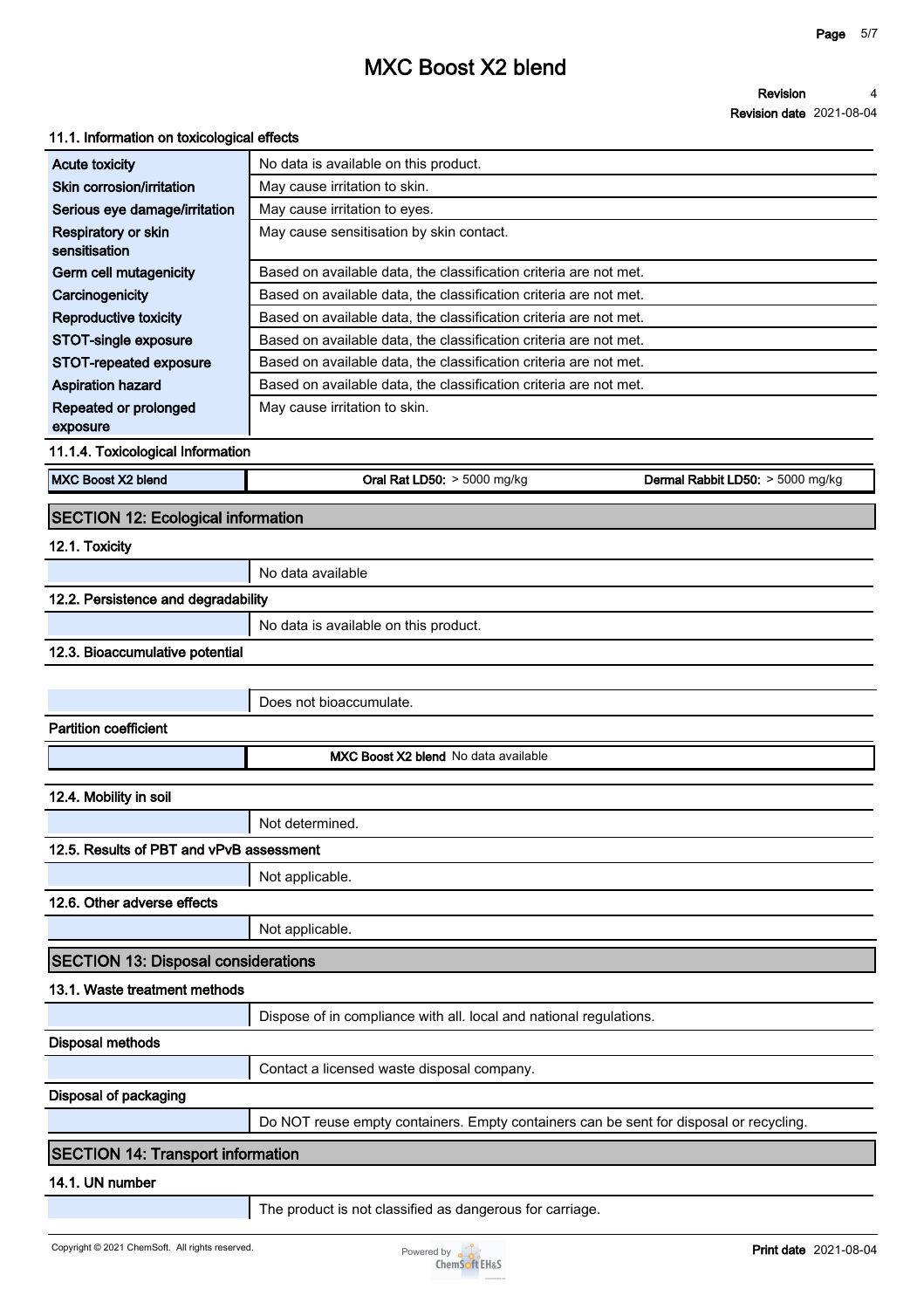**Revision date 2021-08-04**

| 14.2. UN proper shipping name                                                  |                                                          |  |
|--------------------------------------------------------------------------------|----------------------------------------------------------|--|
|                                                                                | The product is not classified as dangerous for carriage. |  |
| 14.3. Transport hazard class(es)                                               |                                                          |  |
|                                                                                | The product is not classified as dangerous for carriage. |  |
| 14.4. Packing group                                                            |                                                          |  |
|                                                                                | The product is not classified as dangerous for carriage. |  |
| 14.5. Environmental hazards                                                    |                                                          |  |
|                                                                                | The product is not classified as dangerous for carriage. |  |
| 14.6. Special precautions for user                                             |                                                          |  |
|                                                                                | The product is not classified as dangerous for carriage. |  |
| 14.7. Transport in bulk according to Annex II of MARPOL 73/78 and the IBC Code |                                                          |  |
|                                                                                | The product is not classified as dangerous for carriage. |  |
| <b>Further information</b>                                                     |                                                          |  |
|                                                                                | The product is not classified as dangerous for carriage. |  |

### **SECTION 15: Regulatory information**

# **15.1. Safety, health and environmental regulations/legislation specific for the substance or mixture**

| <b>Regulations</b> | U.S. FEDERAL REGULATIONS: MXC Boost X2 Blend. CERCLA 103 Reportable Quantity: is not<br>subject to CERCLA reporting requirements. Many states have more stringent release reporting<br>requirements. Report spills required under federal, state and local regulations. |
|--------------------|-------------------------------------------------------------------------------------------------------------------------------------------------------------------------------------------------------------------------------------------------------------------------|
|                    | SARA TITLE III:<br>Hazard Category For Section 311/312: Chronic health                                                                                                                                                                                                  |
|                    | Section 313 Toxic Chemicals: This product contains the following chemicals subject to Annual<br>Release Reporting Requirements Under SARA Title III, Section 313 (40 CFR 372): None                                                                                     |
|                    | Section 302 Extremely Hazardous Substances (TPQ): None                                                                                                                                                                                                                  |
|                    | EPA Toxic Substances Control Act (TSCA) Status: All of the components of this product are listed<br>on the TSCA inventory.                                                                                                                                              |
|                    | U.S. STATE REGULATIONS<br>California Proposition 65: N/A                                                                                                                                                                                                                |
|                    | <b>INTERNATIONAL REGULATIONS:</b><br>Canadian WHMIS Classification: This product is a "controlled product" under WHMIS.                                                                                                                                                 |

### **15.2. Chemical safety assessment**

**No data is available on this product.**

## **SECTION 16: Other information**

| Other information                   |                                                                                                      |
|-------------------------------------|------------------------------------------------------------------------------------------------------|
| <b>Revision</b>                     | This document differs from the previous version in the following areas:<br>13 - Further information. |
|                                     |                                                                                                      |
| <b>Text of Hazard Statements in</b> | Skin Irrit. 2: H315 - Causes skin irritation.                                                        |
| Section 3                           | Eye Irrit. 2: H319 - Causes serious eye irritation.                                                  |
|                                     | Acute Tox. 4: H302 - Harmful if swallowed.                                                           |
|                                     | Skin Sens. 1: H317 - May cause an allergic skin reaction.                                            |
|                                     | Skin Corr. 1B: H314 - Causes severe skin burns and eye damage.                                       |
|                                     | Aquatic Acute 1: H400 - Very toxic to aquatic life.                                                  |